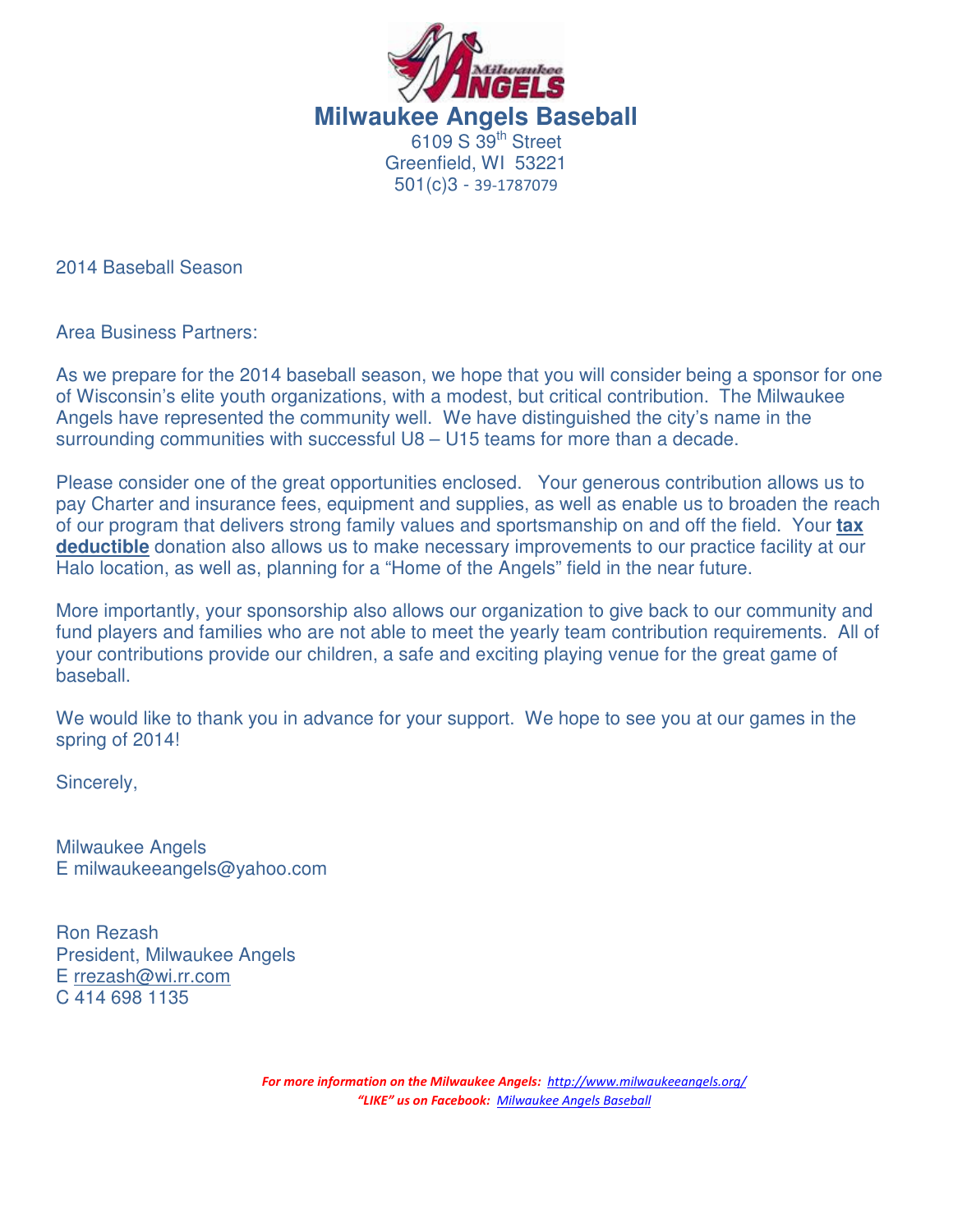

### Package # 1: THE "WORLD SERIES" PACKAGE

#### \$500 and Above for ONE (1) year sponsorship

- Home Plate Sponsorship Plaque
- Milwaukee Angels Team Jersey /Polo
- Milwaukee Angels Team hat
- Website Ad or Name on www.milwaukeeangels.org
- Facebook recognition with Business Name or Name, Location, Phone Number
- Newsletter Recognition to over 400 Milwaukee Angels families and Alumni
- Proud Sponsor of Milwaukee Angels Window Cling

#### Package # 2: THE "GRAND SLAM" PACKAGE

#### \$400 for ONE (1) year sponsorship

- Milwaukee Angels Team Jersey /Polo
- Milwaukee Angels Team hat
- Website Ad or Name on www.milwaukeeangels.org
- Facebook recognition with Business Name or Name, Location, Phone Number
- Newsletter Recognition to over 400 Milwaukee Angels families and Alumni
- Proud Sponsor of Milwaukee Angels Window Cling

#### Package # 3: THE "HOME RUN" PACKAGE

#### \$300 for ONE (1) year sponsorship

- Milwaukee Angels Team hat
- Milwaukee Angels T-Shirt
- Website Ad or Name on www.milwaukeeangels.org
- Facebook recognition with Business Name or Name, Location, Phone Number
- Newsletter Recognition to over 400 Milwaukee Angels families and Alumni
- Proud Sponsor of Milwaukee Angels Window Cling

#### Package # 4: THE "TRIPLE" PACKAGE

#### \$200.00 for ONE (1) year sponsorship

- Milwaukee Angels Team hat
- Website Ad or Name on www.milwaukeeangels.org
- Facebook recognition with Business Name or Name, Location, Phone Number
- Newsletter Recognition to over 400 Milwaukee Angels families and Alumni
- Proud Sponsor of Milwaukee Angels Window Cling

### Package #5: THE "DOUBLE" PACKAGE

#### \$100.00 for ONE (1) year sponsorship

- Milwaukee Angels TShirt
- Website Ad or Name on www.milwaukeeangels.org
- Facebook recognition with Business Name or Name, Location, Phone Number
- Newsletter Recognition to over 400 Milwaukee Angels families and Alumni
- Proud Sponsor of Milwaukee Angels Window Cling

#### Package #6: THE "BASE HIT" PACKAGE: Friends & Family Donations

#### \$\_\_\_\_\_\_\_ (up to \$100 donation) for ONE (1) year sponsorship

- Website Ad or Name on www.milwaukeeangels.org
- Facebook recognition with Business Name or Name, Location, Phone Number
- Newsletter Recognition to over 400 Milwaukee Angels families and Alumni